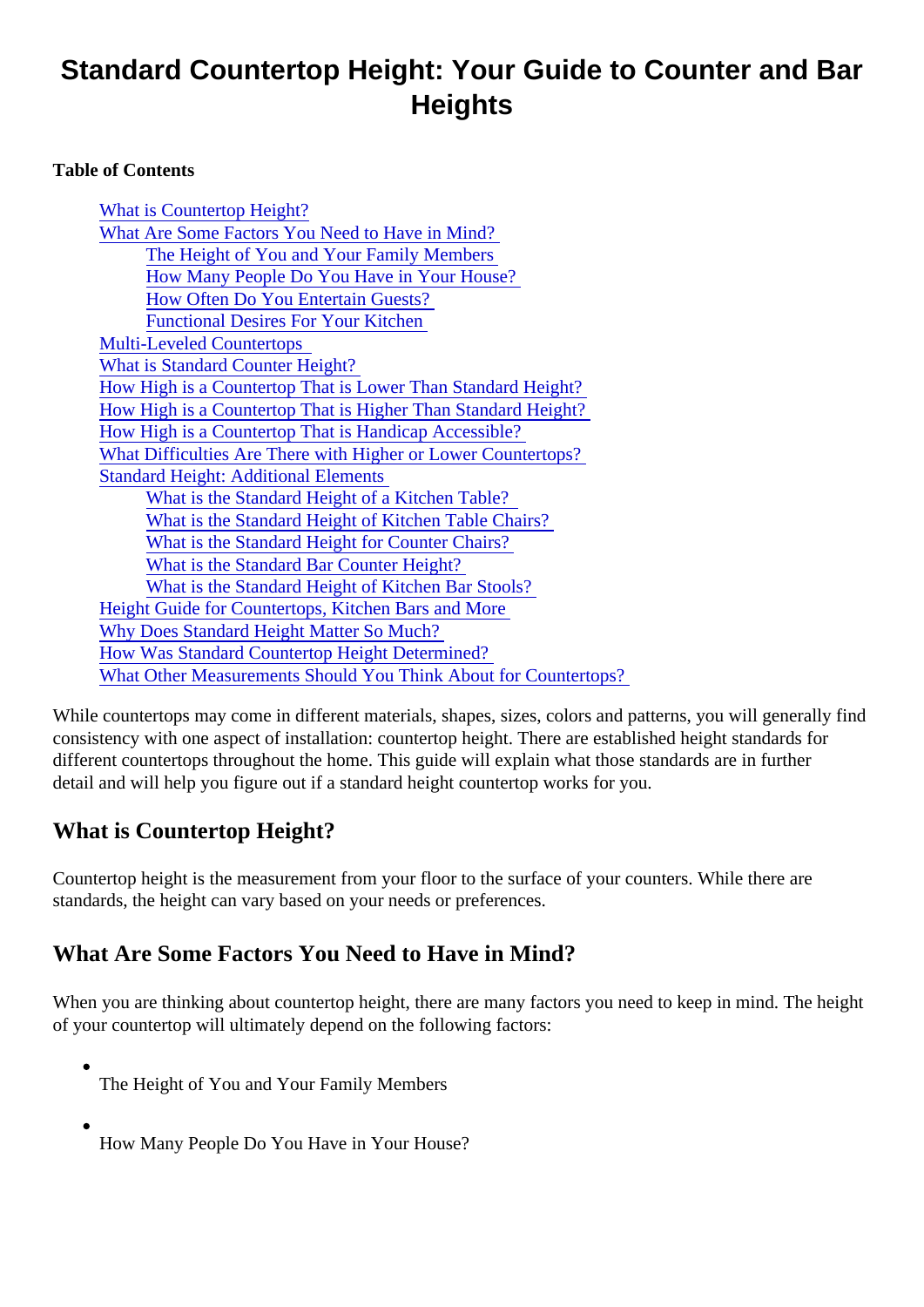<span id="page-1-0"></span>How Often Do You Entertain Guests?

Functional Desires For Your Kitchen

# **The Height of You and Your Family Members**

Your height, as well as the height of your family members, can have a significant impact on how high or low you want your countertop to be. If you and your family members are all over six feet tall, it will be in your best interest to have a countertop that is higher than average, so you can eat and prepare food at a comfortable height. Likewise, if you and your family members are around five feet tall or shorter, you will likely want to have a lower countertop. In addition, if you need a countertop that is handicap accessible, you will want to have a lower surface.

## **How Many People Do You Have in Your House?**

Tying into the factor of family height, you will also want to base your decision on how many people you have in your family. You want to make sure that everyone in the family is comfortable at the countertop.

### **How Often Do You Entertain Guests?**

Your guests could also have a major role in the height of your countertop. If you frequently entertain guests, you want to make sure that the countertop is a place that they can access easily.

#### **Functional Desires For Your Kitchen**

How do you want your kitchen to operate? Do you want to have a multi-leveled countertop that you can use both to prepare food on one level and serve food on the other? This is another factor that you will have to think through before determining what height you need your countertop to be.

## **Multi-Leveled Countertops**

Having a multi-leveled countertop could appeal to you for several reasons. As mentioned, a surface such as this will be great if you want separate countertop space for preparing food and serving food. Another advantage to multi-leveled countertops is that everyone can have a surface that is a comfortable height for them. Considering how much time we spend in our kitchens, comfort is key.

#### **What is Standard Counter Height?**

The standard height for countertops is 36 inches, or 3 feet. This is the height at which the average person feels comfortable at their countertop. As referenced, this number can fluctuate based upon your specific desires or needs.

## **How High is a Countertop That is Lower Than Standard Height?**

If you have determined that 36 inches is too high for your countertop, you can have one that is lower. Typically, countertops lower than the standard height will be 32 inches. This can accommodate people that are much shorter than 5 feet 3 inches.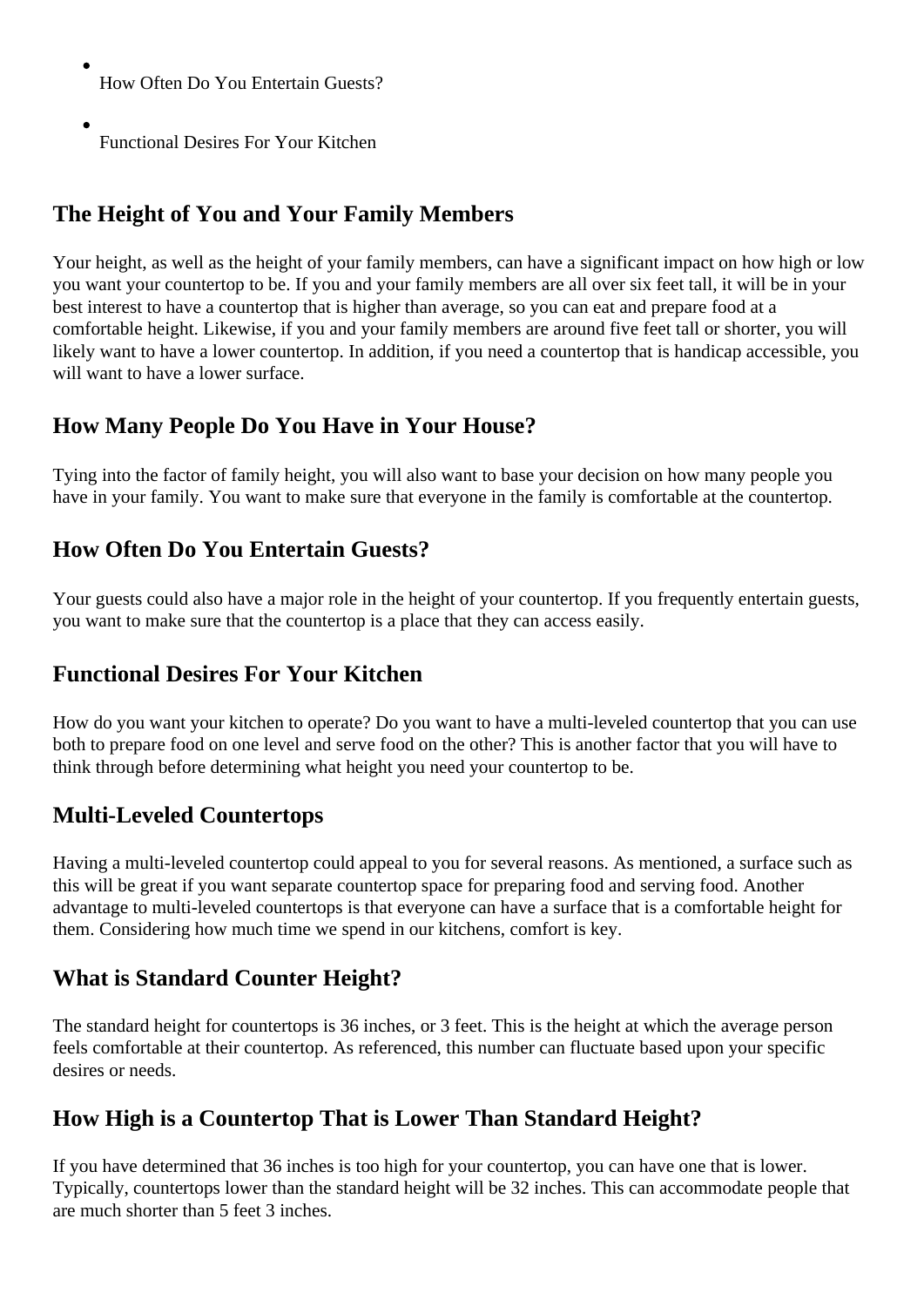## <span id="page-2-0"></span>**How High is a Countertop That is Higher Than Standard Height?**

If you need a countertop that is higher than 36 inches, there are also options available. In most cases, countertops higher than 36 inches measure 38 to 39 inches. This can accommodate those that are well beyond 5 feet 8 inches tall.

#### **How High is a Countertop That is Handicap Accessible?**

If you need to accommodate someone that is in a wheelchair, you can have a lower countertop to do so. If this is the case, you can have a counter height of 28 to 34 inches, or even lower if you need. For these countertops, you will need to make sure that the person who needs the accommodations has at least 36 inches of open space.

#### **What Difficulties Are There with Higher or Lower Countertops?**

While available, you will run into some setbacks with countertops that are not the standard height. In these cases, stock base cabinets will have to be altered, or you will have to install custom base cabinets. In addition, countertops that are not standard height may not be desirable to future homeowners.

#### **Standard Height: Additional Elements**

Beyond kitchen countertops and bathroom vanities, there are various other elements of the house that have standard heights. The following will focus on some elements of the kitchen that also have standard heights.

#### **What is the Standard Height of a Kitchen Table?**

The standard height of a kitchen table is between 28 to 30 inches high. As with countertops, you may want this to be higher or lower based on the needs of you and your family.

#### **What is the Standard Height of Kitchen Table Chairs?**

Now that you know the standard height of a kitchen table, you will want to know the standard height of the chairs to go with it. For these chairs, standard height is considered between 18 to 20 inches.

#### **What is the Standard Height for Counter Chairs?**

Counter chairs are typically taller than table chairs. These chairs have a standard height of 24 to 26 inches. However, this number will depend on if you have a standard height countertop, as the chairs may be too high or too low if you pair them with a countertop of a different height.

#### **What is the Standard Bar Counter Height?**

Kitchen bars will be taller than regular kitchen countertops. For bars, standard height is between 40 and 42 inches. Because the surface is taller than your countertop, you will need taller chairs to pair with it.

#### **What is the Standard Height of Kitchen Bar Stools?**